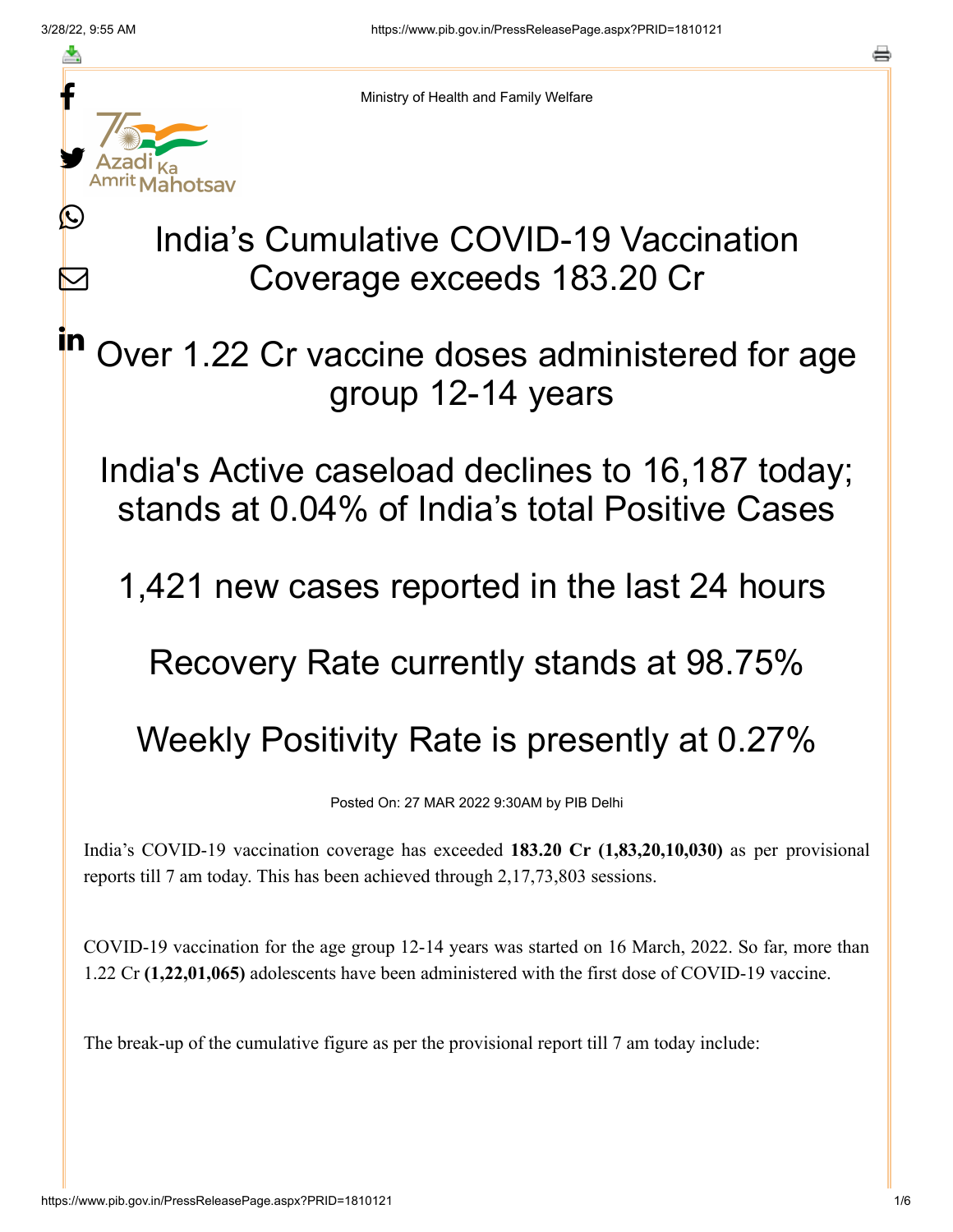| Cumulative Vaccine Dose Coverage |                        |                |
|----------------------------------|------------------------|----------------|
| <b>HCWs</b>                      | 1 <sup>st</sup> Dose   | 10403472       |
|                                  | $2nd$ Dose             | 9996261        |
|                                  | <b>Precaution Dose</b> | 4421872        |
| <b>FLWs</b><br>in                | 1 <sup>st</sup> Dose   | 18412797       |
|                                  | $2nd$ Dose             | 17501086       |
|                                  | <b>Precaution Dose</b> | 6793476        |
| Age Group 12-14 years            | $1st$ Dose             | 12201065       |
| Age Group 15-18 years            | 1 <sup>st</sup> Dose   | 56814422       |
|                                  | $2nd$ Dose             | 37174113       |
| Age Group 18-44 years            | 1 <sup>st</sup> Dose   | 554278022      |
|                                  | $2nd$ Dose             | 463457530      |
| Age Group 45-59 years            | 1 <sup>st</sup> Dose   | 202690969      |
|                                  | $2nd$ Dose             | 184748950      |
| Over 60 years                    | $1st$ Dose             | 126697598      |
|                                  | $2nd$ Dose             | 115077930      |
|                                  | <b>Precaution Dose</b> | 11340467       |
| <b>Precaution Dose</b>           |                        | 2,25,55,815    |
| Total                            |                        | 1,83,20,10,030 |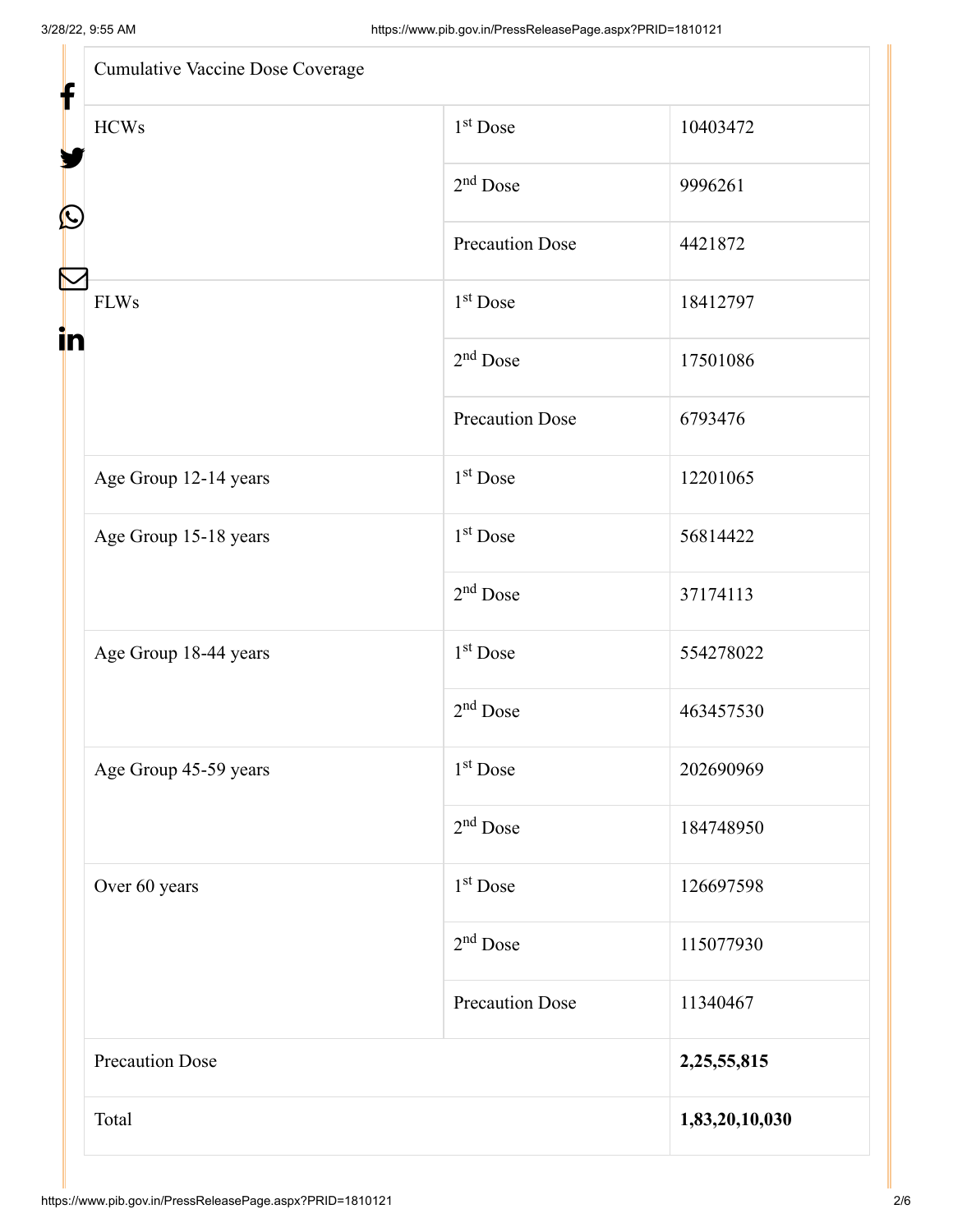Following a continuous downward trend, India's Active Caseload has declined to **16,187** today**,** constituting **0.04%** of the country's total Positive Cases**.** f



Consequently, India's recovery rate stands at **98.75%. 1,826** patients have recovered in the last 24 hours and the cumulative tally of recovered patients (since the beginning of the pandemic) is now at **4,24,82,262.**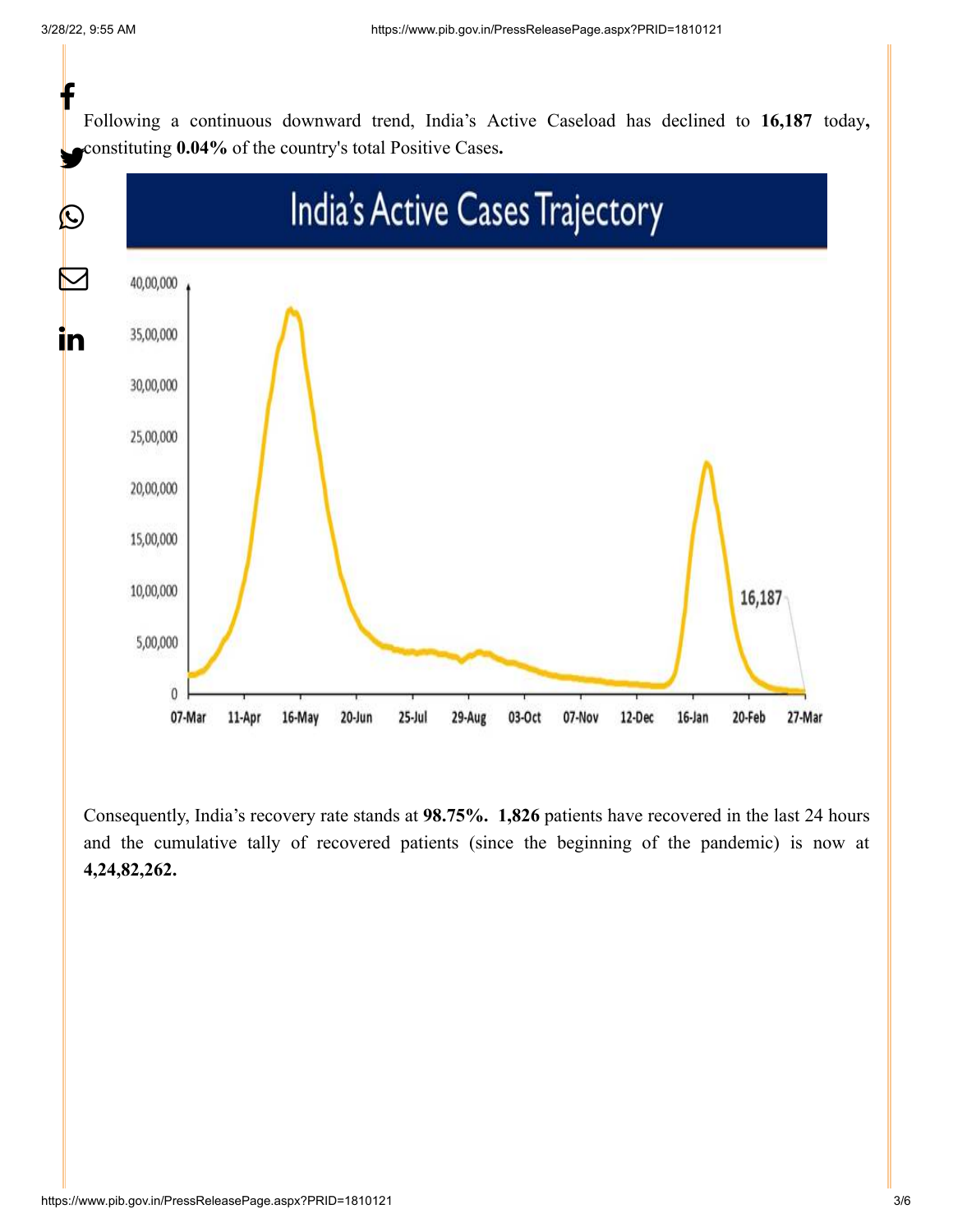3/28/22, 9:55 AM https://www.pib.gov.in/PressReleasePage.aspx?PRID=1810121



**1,421 new cases** were reported in the last 24 hours.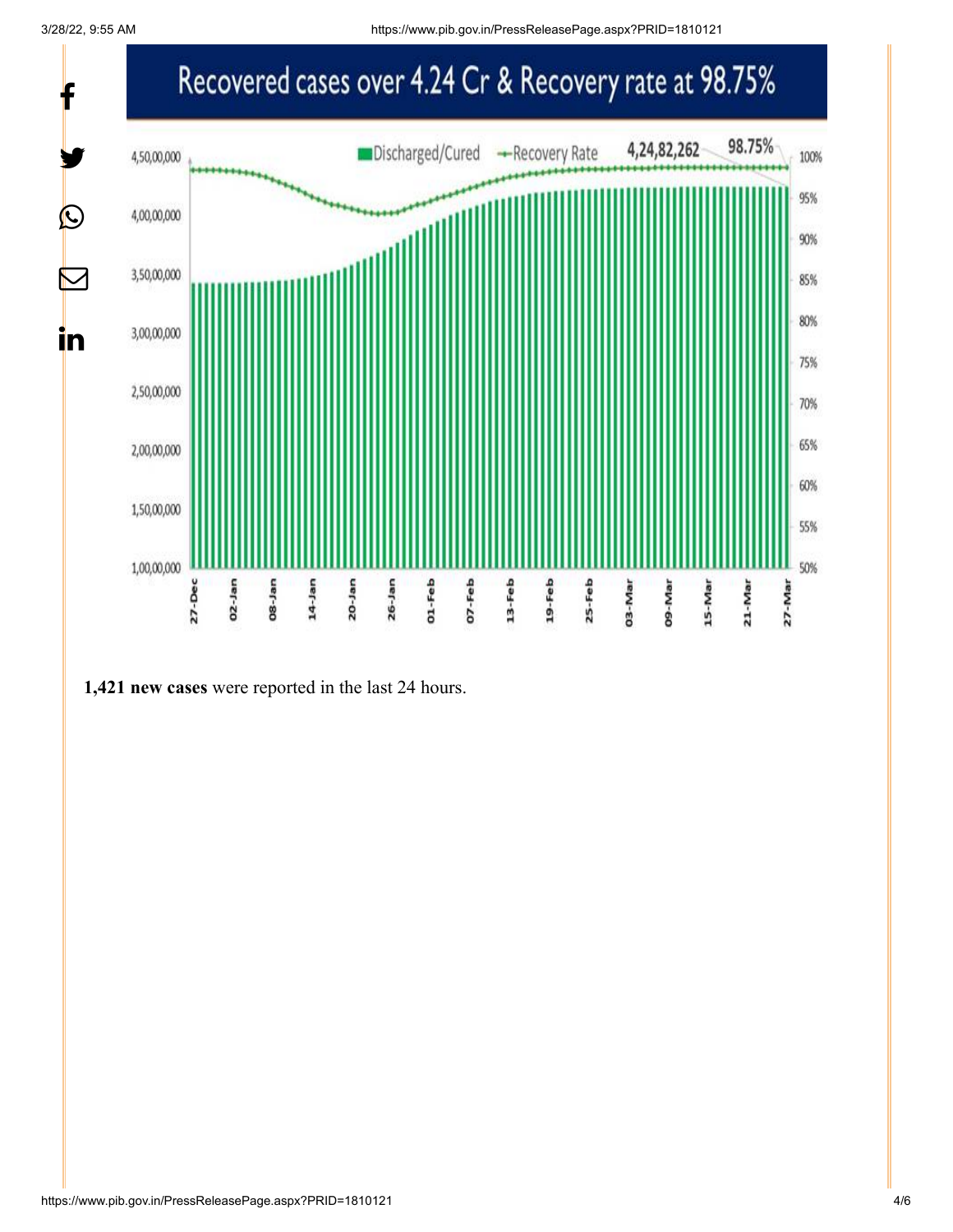

The last 24 hours saw a total of **6,20,251** COVID-19 tests being conducted. India has so far conducted over **78.69 Cr (78,69,22,965**) cumulative tests.

There has been a sustained fall in the weekly and daily Positivity Rates too. **Weekly Positivity Rate** in the country currently **stands at 0.27%** and the **Daily Positivity rate is also reported to be 0.23%.**